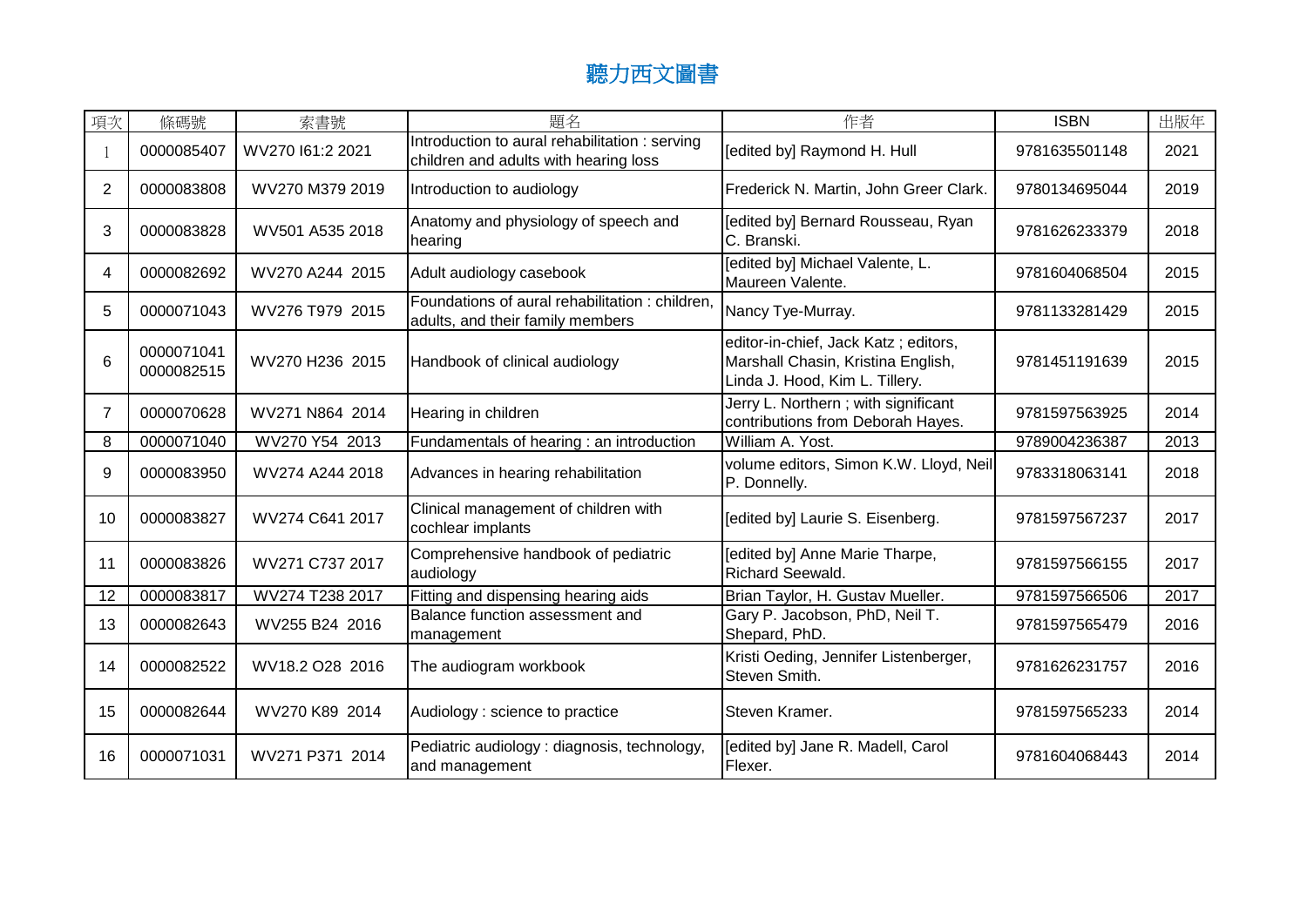## 聽力西文圖書

| 項次 | 條碼號        | 索書號               | 題名                                                                                         | 作者                                                                                        | <b>ISBN</b>   | 出版年  |
|----|------------|-------------------|--------------------------------------------------------------------------------------------|-------------------------------------------------------------------------------------------|---------------|------|
| 17 | 0000071030 | WV270 W423 2013   | Geriatric audiology                                                                        | Barbara E. Weinstein.                                                                     | 9781604061741 | 2013 |
| 18 | 0000070629 | WV270 161 2013    | Introduction to audiologic rehabilitation                                                  | [edited by] Ronald L. Schow, Michael<br>A. Nerbonne.                                      | 9780133128956 | 2013 |
| 19 | 0000071036 | WV270 M953 2012   | Disorders of the auditory system                                                           | Frank E. Musiek  [et al.]                                                                 | 9781597563505 | 2012 |
| 20 | 0000071035 | WV274 D578 2012   | <b>Hearing aids</b>                                                                        | Harvey Dillon.                                                                            | 9781604068108 | 2012 |
| 21 | 0000070647 | WV271 C728 2011   | Comprehensive handbook of pediatric<br>audiology                                           | <b>Richard Seewald and Anne Marie</b><br>Tharpe, editors.                                 | 9781597562454 | 2011 |
| 22 | 0000071022 | WV255 D441 2011   | Vestibular function: clinical and practice<br>management                                   | Alan L. Desmond.                                                                          | 9781604063615 | 2011 |
| 23 | 0000071042 | WV270 G316 2010   | Hearing: an introduction to psychological<br>and physiological acoustics                   | Stanley A. Gelfand.                                                                       | 9781420088656 | 2010 |
| 24 | 0000082524 | WV272 H177 2010   | Objective assessment of hearing                                                            | James W. Hall III, De Wet Swanepoel.                                                      | 9781597563536 | 2010 |
| 25 | 0000071044 | WV270 G314 2009   | <b>Essentials of audiology</b>                                                             | Stanley A. Gelfand.                                                                       | 9781604060447 | 2009 |
| 26 | 0000060255 | WV270 H236 2009   | Handbook of clinical audiology                                                             | editor-in-chief, Jack Katz; editor, Larry<br>Medwetsky, Robert Burkard, Linda J.<br>Hood. | 9780781781060 | 2009 |
| 27 | 0000065004 | WV271 P126 2009   | Paediatric audiological medicine                                                           | edited by Valerie E. Newton.                                                              | 9780470319871 | 2009 |
| 28 | 0000060202 | WV200 C641 2007   | Clinical otology                                                                           | [edited by] Gordon B. Hughes, Myles<br>L. Pensak.                                         | 9781588903648 | 2007 |
| 29 | 0000060256 | WV250 M489 2006   | Medical otology and neurotology : a clinical<br>guide to auditory and vestibular disorders | [edited by] Mohamed Hamid, Aristides<br>Sismanis.                                         | 9781588903020 | 2006 |
| 30 | 0000050252 | WV272 T591 2004   | Tinnitus: theory and management                                                            | [edited by] James B. Snow, Jr.                                                            | 155009243X    | 2004 |
| 31 | 0000040157 | WV270 J66 2002    | Handbook of outcomes measurement in<br>audiology                                           | by Carole E. Johnson and Jeffrey L.<br>Danhauer.                                          | 0769301029    | 2002 |
| 32 | 0000009548 | WV274 C662:2 2000 | Cochlear implants : principles & practices                                                 | editors, John K. Niparko  [et al.].                                                       | 0781717825    | 2000 |